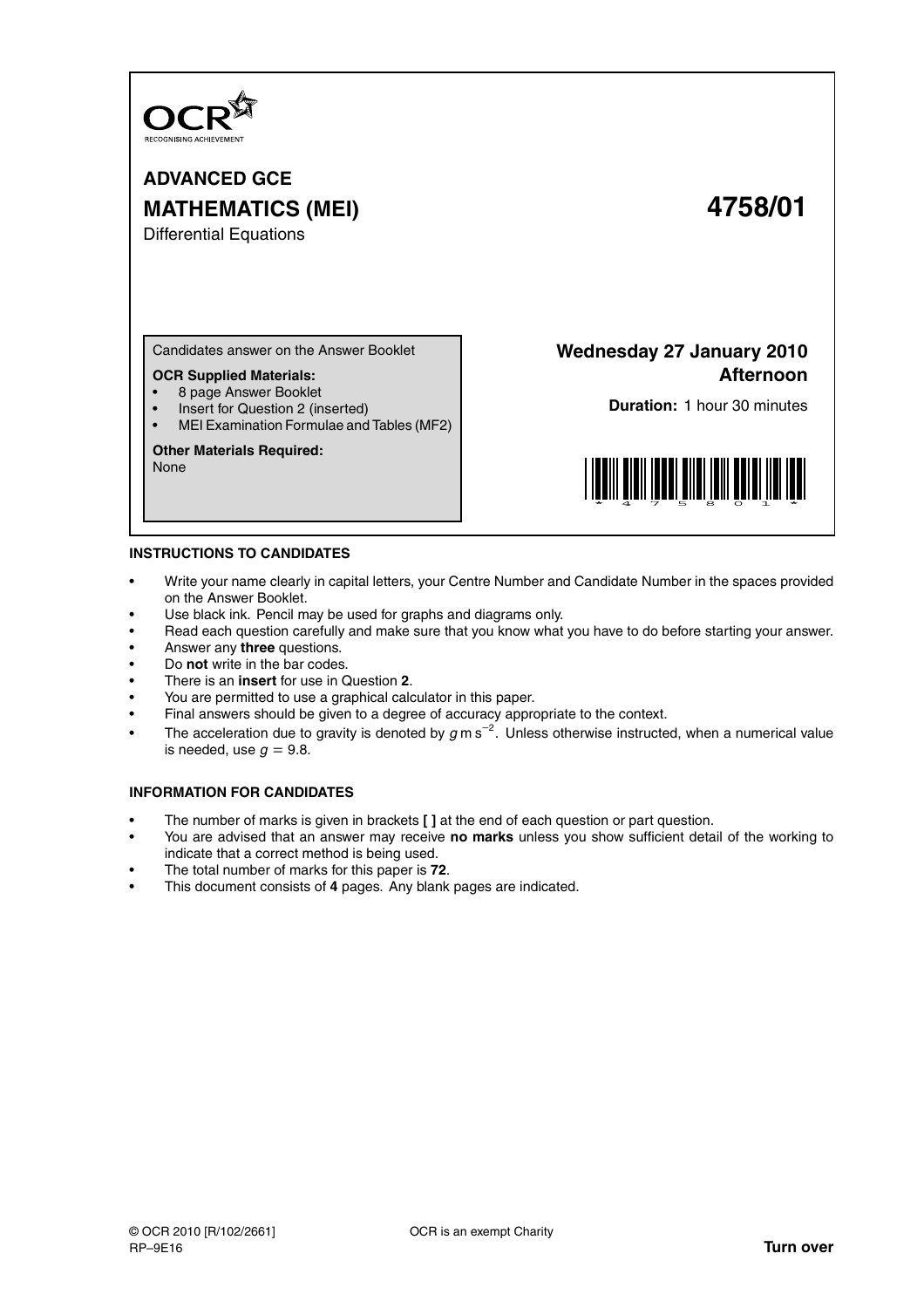**1** A particle is attached to a spring and suspended vertically from an oscillating platform. The vertical displacement, *y*, of the particle from a fixed point at time *t* is modelled by the differential equation

$$
\frac{\mathrm{d}^2 y}{\mathrm{d}t^2} + 6\frac{\mathrm{d}y}{\mathrm{d}t} + 9y = 0.5\sin t.
$$

**(i)** Find the general solution. **[9]**

Initially the displacement and velocity are both zero.

- **(ii)** Find the solution. **[5]**
- **(iii)** Describe the motion of the particle for large values of *t*. **[2]**
- **(iv)** Find approximate values of the velocity and displacement at  $t = 20\pi$ . **[3]**

The motion of the platform is stopped at  $t = 20\pi$  and the differential equation modelling the subsequent motion of the particle is

$$
\frac{\mathrm{d}^2 y}{\mathrm{d}t^2} + 6\frac{\mathrm{d}y}{\mathrm{d}t} + 9y = 0.
$$

(v) Write down the general solution. Sketch the solution curve for  $t > 20\pi$ . [5]

## **2 There is an insert for use with part (b)(i) of this question.**

**(a)** The differential equation

$$
\frac{\mathrm{d}y}{\mathrm{d}x} - y \tan x = \tan x
$$

is to be solved for  $|x| < \frac{1}{2}\pi$ .

- **(i)** Find the general solution. **[8]**
- **(ii)** Find the equation of the solution curve that passes through the origin and sketch the curve.
- **(b)** The differential equation

$$
\frac{\mathrm{d}y}{\mathrm{d}x} - y^2 \tan x = \tan x
$$

is to be solved approximately, first by using a tangent field and then by Euler's method.

**(i)** On the insert is a tangent field for the differential equation. Sketch the solution curves through the origin and through (0, 1). **[4]**

Euler's method is now used, starting at  $x = 0$ ,  $y = 1$ . The algorithm is given by  $x_{r+1} = x_r + h$ ,  $y_{r+1} = y_r + hy'_r$ .

- (ii) Carry out two steps with a step length of 0.1 to verify that the algorithm gives  $x = 0.2$ ,  $y \approx 1.0201$ . **[5]**
- **(iii)** Explain why it would be inappropriate to extend this numerical solution as far as  $x = 1.6$ .
- **(iv)** How could the accuracy of the estimate found in part **(b)(ii)** be improved? **[1]**

**[4]**

**[2]**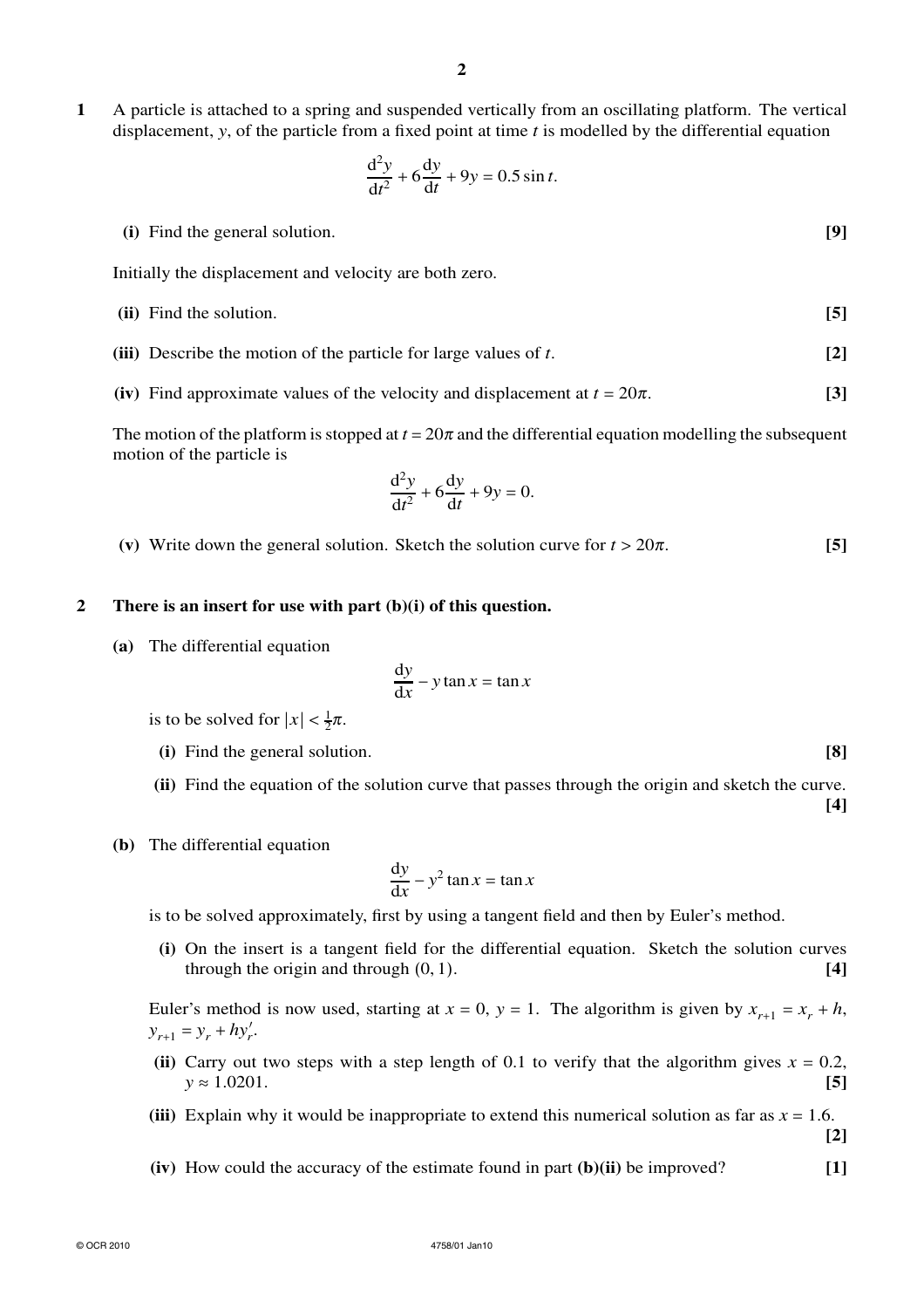**3** Fig. 3 shows a small ball projected from a point O over horizontal ground. The forces acting on the ball are its weight and air resistance. Its initial horizontal component of velocity is  $v_1$  and its subsequent horizontal velocity  $\dot{x}$  is modelled by the differential equation

$$
\frac{\mathrm{d}\dot{x}}{\mathrm{d}t} = -k\dot{x},
$$

where *k* is a positive constant.

The units of displacement are metres and the units of time are seconds.

**(i)** Solve this differential equation to find  $\dot{x}$  in terms of  $t$  and hence show that the horizontal displacement from O is given by  $x = \frac{v_1}{l}$  $\frac{1}{k}$ (1 – e <sup>−</sup>*kt*. **[8]**

The ball's initial vertical component of velocity is  $v_2$  and its subsequent vertical velocity  $\dot{y}$  is modelled by the differential equation

$$
\frac{\mathrm{d}\dot{y}}{\mathrm{d}t} = -k\dot{y} - g.
$$

- **(ii)** Solve this differential equation to find *y˙* in terms of *t* and hence show that the vertical displacement from O is given by  $y = \frac{kv_2 + g}{l^2}$  $\frac{2+g}{k^2}(1-e^{-kt})-\frac{g}{k}$ *k t*. **[10]**
- (iii) Eliminate *t* between the expressions for *x* and *y* to show that  $y = \left(\frac{kv_2 + g}{kv_2}\right)$  $\left(\frac{y_2+g}{kv_1}\right)x+\frac{g}{k^2}$  $\frac{g}{k^2}$  ln $\left(1 - \frac{kx}{v_1}\right)$  $\frac{1}{v_1}$ . **[4]**
- (iv) In the case  $v_1 = v_2 = 10$ ,  $k = 0.1$ , determine whether the ball will pass over a 5 m high wall at a horizontal distance 8 m from O. **[2]**
- **4** The simultaneous differential equations

$$
\frac{dx}{dt} = -3x - 4y + 23,
$$
  

$$
\frac{dy}{dt} = 2x + y - 7
$$

are to be solved.

(i) Show that 
$$
\frac{d^2x}{dt^2} + 2\frac{dx}{dt} + 5x = 5.
$$
 [5]

**(ii)** Find the general solution for *x*. **[7]**

**(iii)** Find the corresponding general solution for *y*. **[4]**

- **(iv)** Find the particular solutions for *x* and *y*. **[4]**
- **(v)** Show that for sufficiently large *t*, *y* is always greater than *x*. **[4]**

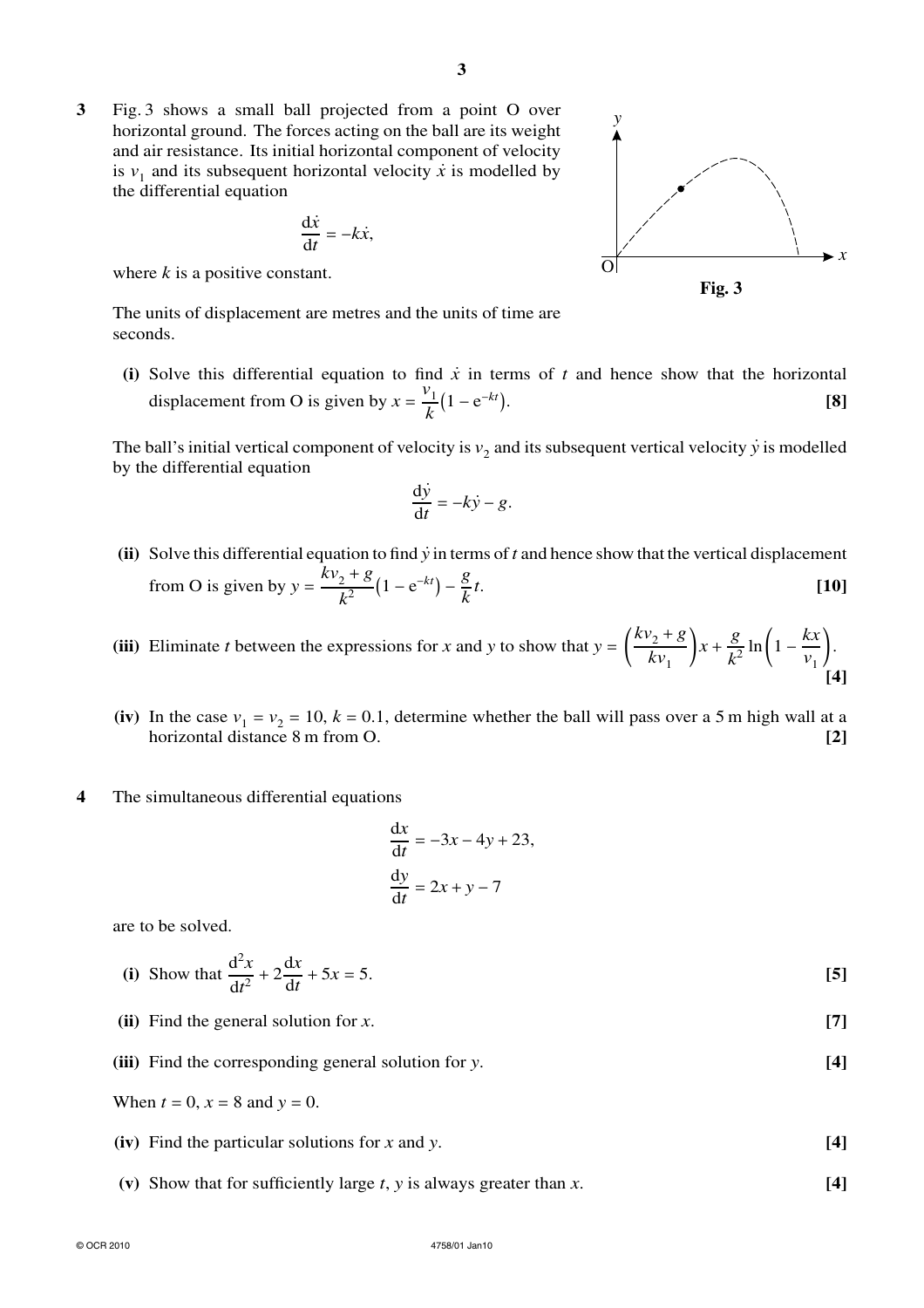## **THERE ARE NO QUESTIONS PRINTED ON THIS PAGE.**

**4**



### **Copyright Information**

OCR is committed to seeking permission to reproduce all third-party content that it uses in its assessment materials. OCR has attempted to identify and contact all copyright holders whose work is used in this paper. To avoid the issue of disclosure of answer-related information to candidates, all copyright acknowledgements are reproduced in the OCR Copyright Acknowledgements Booklet. This is produced for each series of examinations, is given to all schools that receive assessment material and is freely available to download from our public<br>website (www.ocr.org.uk) after the li

If OCR has unwittingly failed to correctly acknowledge or clear any third-party content in this assessment material, OCR will be happy to correct its mistake at the earliest possible opportunity. For queries or further information please contact the Copyright Team, First Floor, 9 Hills Road, Cambridge CB2 1GE.

OCR is part of the Cambridge Assessment Group; Cambridge Assessment is the brand name of University of Cambridge Local Examinations Syndicate (UCLES), which is itself a department of the University of Cambridge.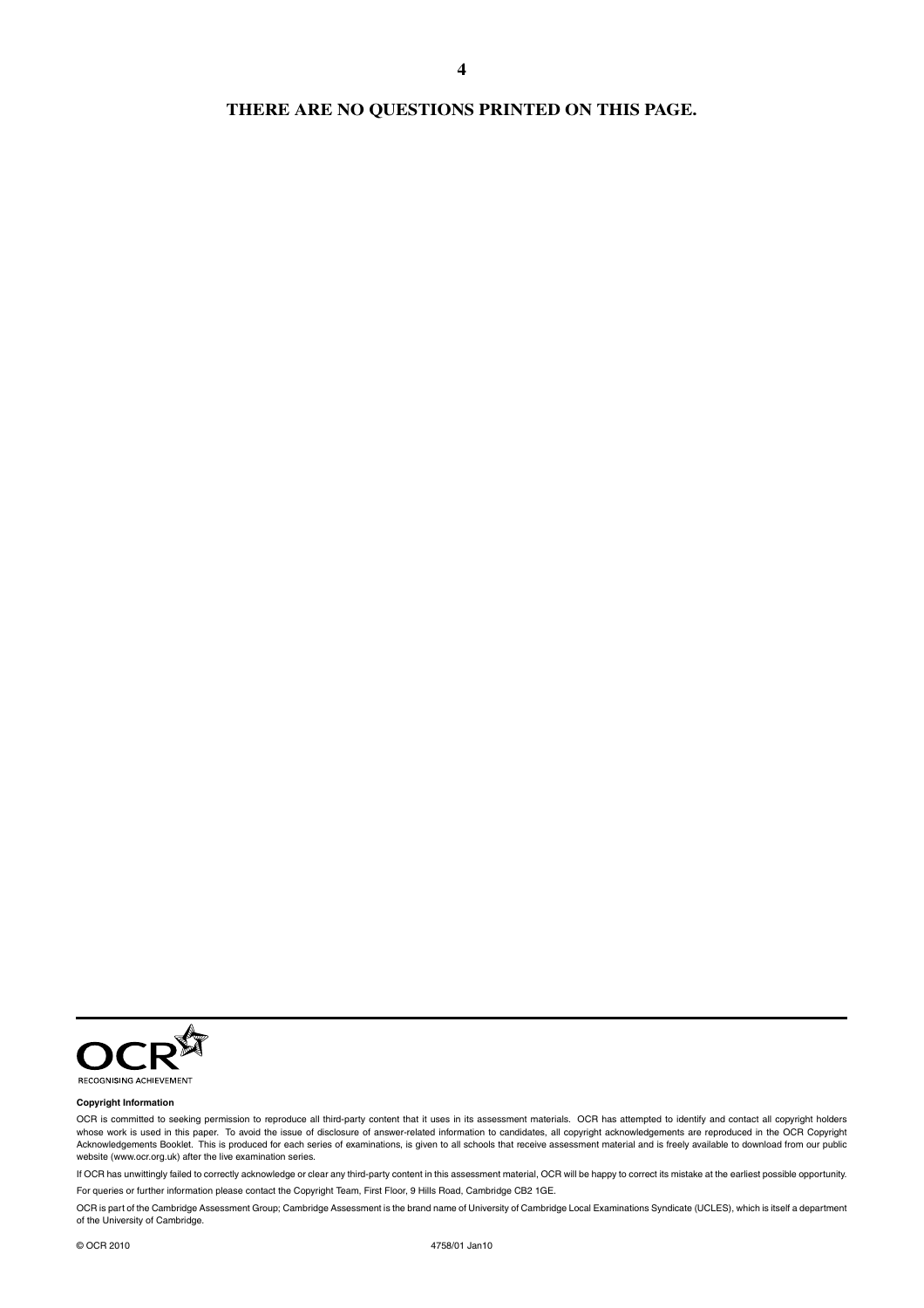

**ADVANCED GCE MATHEMATICS (MEI) 4758/01** Differential Equations INSERT for Question 2

# **Wednesday 27 January 2010 Afternoon**

**Duration:** 1 hour 30 minutes



| Candidate<br>Forename |  |  |  |  |  |  | Candidate<br>Surname    |  |  |  |  |  |
|-----------------------|--|--|--|--|--|--|-------------------------|--|--|--|--|--|
| <b>Centre Number</b>  |  |  |  |  |  |  | <b>Candidate Number</b> |  |  |  |  |  |

## **INSTRUCTIONS TO CANDIDATES**

- Write your name clearly in capital letters, your Centre Number and Candidate Number in the boxes above.
- Use black ink. Pencil may be used for graphs and diagrams only.
- This insert should be used to answer Question **2** part **(b)(i)**.
- Write your answers to Question **2** part **(b)(i)** in the spaces provided in this insert, and **attach it to your Answer Booklet**.

## **INFORMATION FOR CANDIDATES**

• This document consists of **2** pages. Any blank pages are indicated.